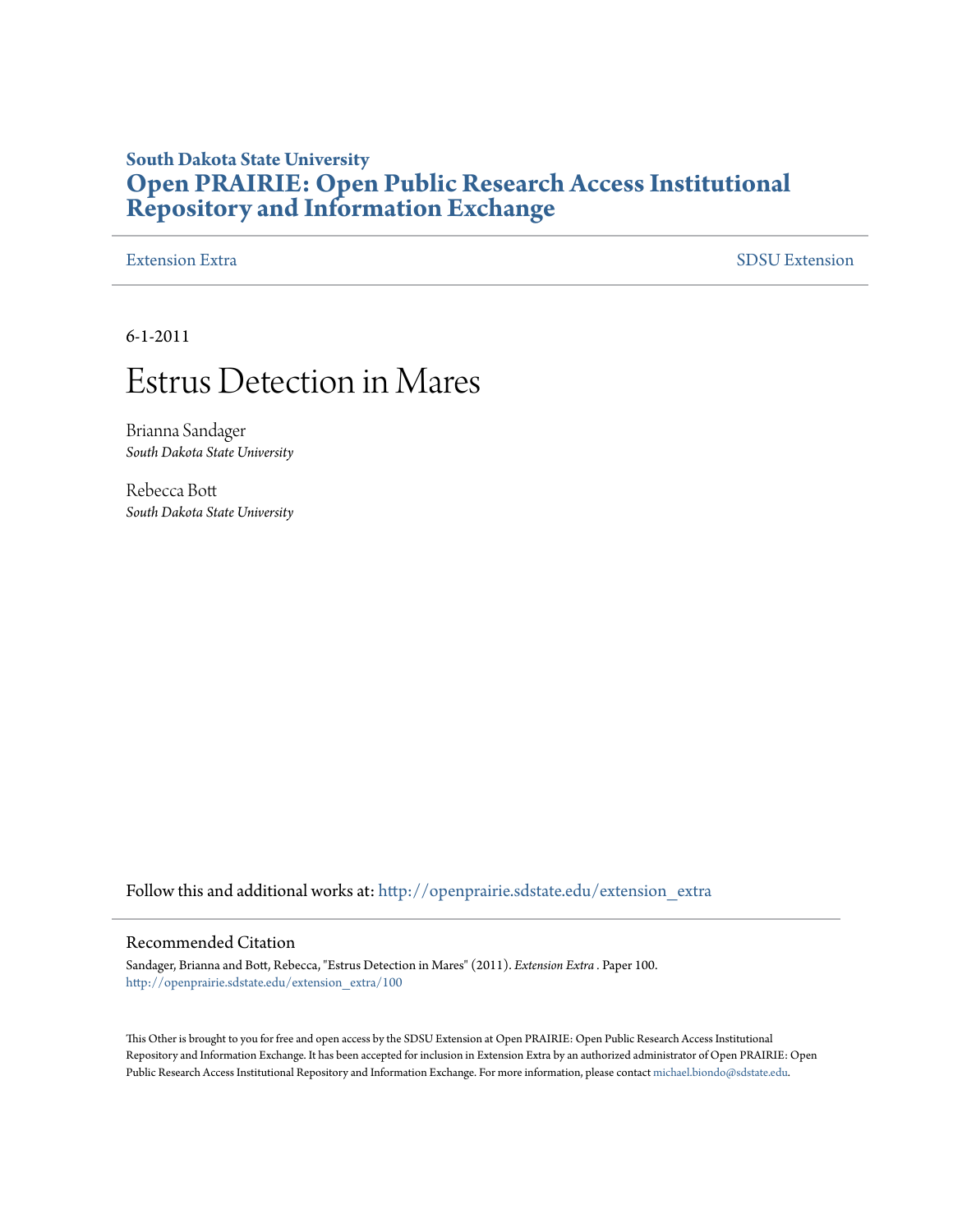

# **Estrus Detection in Mares**

*Brianna Sandager Rebecca Bott, Extension equine specialist*

In a successful horse-breeding program, it is important to understand the reproductive cycles and behaviors of a mare. The reproductive cycle of a mare is called the *estrous cycle* and lasts an average of 21 days from one ovulation to the next. *Estrus* is a period of time within the estrous cycle when the mare is receptive to being bred and typically lasts from 5 to 8 days.

The efficiency of your breeding program can be affected by your ability or inability to detect estrus in a mare. When a mare is in estrus, it is often referred to as being in "heat" or standing to be bred. Today there are a wide variety of methods used for detection of estrus in the mare. Before discussing the methods and signs of estrus, some background information about the estrous cycle must be given. Developing a thorough understanding of estrus and the estrous cycle in the mare during the breeding season is crucial for improving current breeding practices.

Horses are seasonal breeders. During late fall and winter, when the days are short, horses are not reproductively active. When the day length starts increasing, usually with the onset of spring, mares and stallions both recognize that it is breeding season. This is the time that estrous cycles will begin. Estrous cycles will usually continue through the summer months. A mare will exhibit certain signs that she either is or is not in estrus. These signs are influenced by two hormones, *estrogen* and *progesterone*. Estrogen causes the mare to exhibit strong signs of estrus, while progesterone causes a mare to lose interest in or potentially become aggressive towards a stallion.

Signs of estrus include opening and closing ("winking") her vulva, tucking her hips ("posturing"), urinating, raising her tail, and interest in the stallion. Additionally, a mare may become more vocal and potentially more motile as she seeks out the stallion.

Estrogen is the dominant hormone during estrus. As mentioned previously, estrus can last between 5 and 8 days. During the remaining 13 to 16 days of her estrous cycle, the mare is under the influence of progesterone instead of estrogen. This period of time is called *anestrus*. Behaviors that a mare will exhibit while under the influence of progesterone may include pinning or swishing the tail, pinned ears, walking away from the stallion, squeals, or even complete indifference. Some mares may show varying signs of aggression, including kicking, striking, or even biting towards the stallion.

| Signs a mare is in estrus                      | Signs a mare is in anestrus                         |
|------------------------------------------------|-----------------------------------------------------|
| - opening and closing (wink-<br>ing) her vulva | - pinning or swishing her tail                      |
| - tucking her hips (posturing)                 | - pinned ears                                       |
| - interest in the stallion                     | - walking away from the<br>stallion                 |
| - raising her tail                             | - squeals                                           |
| - urinating                                    | - complete indifference                             |
| - nickering                                    | - striking, kicking, biting<br>towards the stallion |

**Table 1. Visual Signs of a Mare Being in Estrus or in Anestrus When Being Teased.**

 Correct recognition of estrus, and breeding during this time, optimizes the chance of a viable egg and sperm meeting in her reproductive tract. If you have access to a stallion, the stallion can aid you in correctly identifying estrus in your mare. The technique of using a stallion to detect estrus in a mare is called "teasing." Like people, horses can have unique personalities. Some bold mares might exhibit more or stronger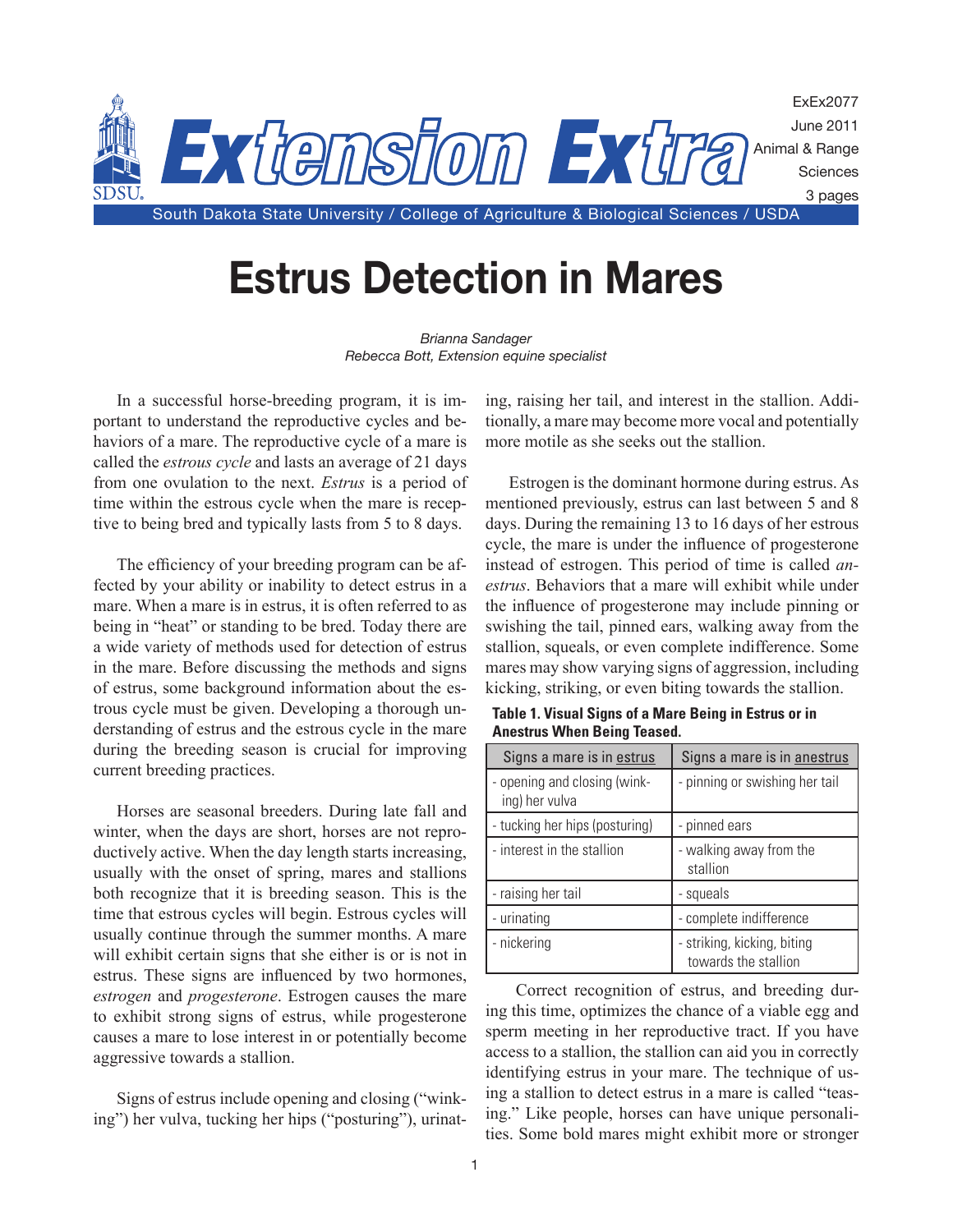signs of estrus, while other shy mares may exhibit less of these signs, especially in the presence of more-dominant mares. Other factors, such as caring for a foal, inexperience, weather, environment, and the time of year, may also influence the mare's reaction to being teased.

Whenever handling horses, one must always first consider safety. Therefore, when teasing a mare and stallion, safety is of upmost importance. Before deciding how a mare is to be teased, one must consider the labor required, the number of mares to be teased, and the facilities available. Regardless of which method of teasing is used, facilities must be well maintained to prevent injury to the mare, stallion, and horse handlers. Also, rearrangement of the facility may need to be made so that the stallion has a good opportunity to tease the mare.

Teasing can be done in either group or individual settings. The individual method provides a better opportunity to determine the mare's stage of estrous, without the influence of other mares. However, group teasing is much more convenient to utilize. A point to remember when teasing in a group is that you must watch all of the mares closely, as some may show signs of estrus without approaching the stallion. Viewing your mares for signs of estrus both before and after teasing may help improve your accuracy. Shy mares or mares with a foal by their side may try to hide signs of estrus in the presence of a stallion, but may show these signs while he is approaching or leaving. Five methods for detecting estrus in a mare will be discussed. Regardless of the method employed, only a trained and experienced stallion handler should tease mares.

#### **STALL TEASING**

The stall tesing method of individual teasing occurs when the mare is kept in a stall, and the stallion is brought to the barn (fig. 1). It is important to make sure the stallion has a good opportunity to tease the mare over or through the stall doors and walls, and that the record keeper has a good opportunity to see the mare's response. Alternatively, the stallion can be in a stall and have the mares brought to him. Because each mare is kept in an individual stall, the mares will not be able to cause harm to one another. You can bring the stallion to one mare at a time and spend more or less time with each mare as needed to determine if she is in estrus. While there is time spent bringing each mare to and



**Figure 1. Stall teasing**

from the stall, no person has to handle each individual mare during the teasing process.

#### **TEASE RAIL**

In a tease rail system, a mare and stallion are introduced to each other over a barrier while the mare and stallion are being handled separately (fig. 2). The barrier or physical separation, often a fence or rail, is used to protect the horses and handlers and should be approximately 4-feet tall with no areas where a hoof could get caught. This individualized method is labor intensive, as it requires handlers for both horses; however, the method can be used for all mares, including those with a foal at side.







In the paddock fence method, a stallion is brought to a pen with a group of mares (fig. 3). Teasing over a paddock fence allows one to tease a number of mares at one time with minimal labor. Utilizing this method assumes that the mares in estrus will come towards the stallion. The record keeper needs to observe all mares, as more shy mares will not come to the stallion and will still display estrus signs. Sometimes the shy mares are intimidated in this type of situation. One remedy is to remove the mares that you have determined are in estrus; this will give other mares a chance to come forward to tease. Again, you must make sure there are no areas where a hoof can get caught, as there may be lots of striking from either the mares or the stallion.